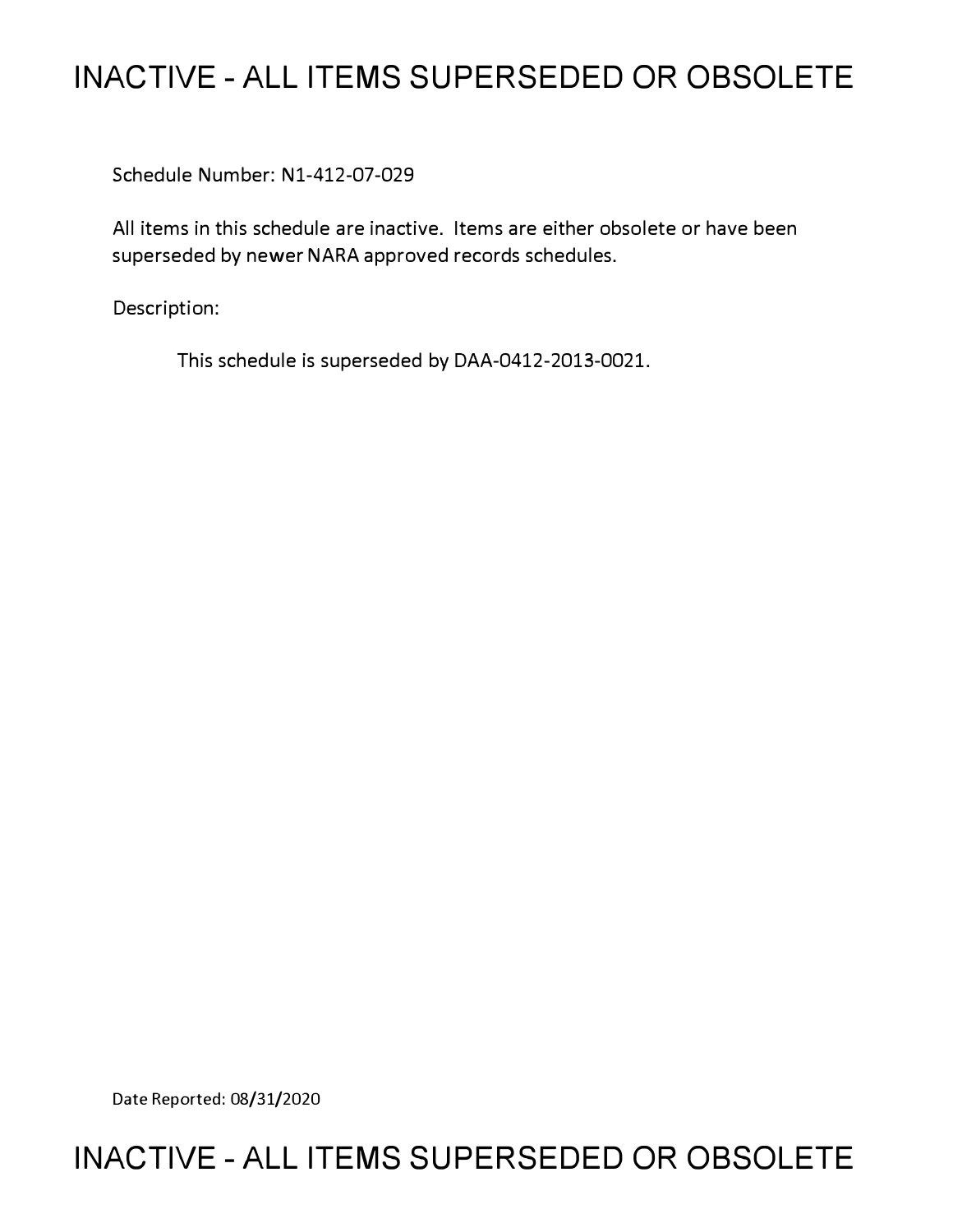|   |  | l |  |
|---|--|---|--|
| v |  |   |  |

| JOB NUMBER $N1 - 413 - 07 - 27$<br><b>REQUEST FOR RECORDS DISPOSITION AUTHORITY</b><br><b>DATE RECEIVED</b><br>To: NATIONAL ARCHIVES and RECORDS ADMINISTRATION (NIR)<br>$1 - 8 - 2007$<br>WASHINGTON, DC 20408<br>1. FROM (Agency or establishment)<br><b>NOTIFICATION TO AGENCY</b><br>U.S. Environmental Protection Agency<br>2. MAJOR SUBDIVISION<br>In accordance with the provisions of 44 U.S.C.<br><b>Toxic Substances</b><br>disposition<br>3303a,<br>the<br>request,<br><b>3. MINOR SUBDIVISION</b><br>marked Adisposition not approved= or<br>be<br>Headquarters<br>Awithdrawn≅ in column 10.<br>4. NAME OF PERSON WITH WHOM TO CONFER<br>5. TELEPHONE<br><b>DATE</b><br><b>ARCHIVIST OF THE UNITED STATES</b><br>the tract<br>42863<br>202-566-1643<br>John B. Ellis<br><b>6. AGENCY CERTIFICATION</b><br>GAO manual for Guidance of Federal Agencies,<br>is not required;<br>is attached; or<br>has been requested.<br>SIGNATURE OF AGENCY REPRESENTATIVE<br><b>TITLE</b><br><b>DATE</b><br>1966<br>$JL$ $B.$ Elle<br>John B. Ellis<br><b>Agency Records Officer</b><br>8. DESCRIPTION OF ITEM AND PROPOSED DISPOSITION<br>9. GRS OR SUPERSEDED<br><b>10. ACTION TAKEN</b><br>7. Item<br>(NARA USE ONLY)<br><b>JOB CITATION</b><br>No.<br>N1-412-01-2<br><b>TSCA Section 5 New Chemical Files</b> |                                                                                                                                                                                                                                                                                                                                                                                                                                     |  | v. |  |                                                   |  |  |  |  |
|----------------------------------------------------------------------------------------------------------------------------------------------------------------------------------------------------------------------------------------------------------------------------------------------------------------------------------------------------------------------------------------------------------------------------------------------------------------------------------------------------------------------------------------------------------------------------------------------------------------------------------------------------------------------------------------------------------------------------------------------------------------------------------------------------------------------------------------------------------------------------------------------------------------------------------------------------------------------------------------------------------------------------------------------------------------------------------------------------------------------------------------------------------------------------------------------------------------------------------------------------------------------------------------------------------------|-------------------------------------------------------------------------------------------------------------------------------------------------------------------------------------------------------------------------------------------------------------------------------------------------------------------------------------------------------------------------------------------------------------------------------------|--|----|--|---------------------------------------------------|--|--|--|--|
|                                                                                                                                                                                                                                                                                                                                                                                                                                                                                                                                                                                                                                                                                                                                                                                                                                                                                                                                                                                                                                                                                                                                                                                                                                                                                                                |                                                                                                                                                                                                                                                                                                                                                                                                                                     |  |    |  |                                                   |  |  |  |  |
|                                                                                                                                                                                                                                                                                                                                                                                                                                                                                                                                                                                                                                                                                                                                                                                                                                                                                                                                                                                                                                                                                                                                                                                                                                                                                                                |                                                                                                                                                                                                                                                                                                                                                                                                                                     |  |    |  |                                                   |  |  |  |  |
|                                                                                                                                                                                                                                                                                                                                                                                                                                                                                                                                                                                                                                                                                                                                                                                                                                                                                                                                                                                                                                                                                                                                                                                                                                                                                                                |                                                                                                                                                                                                                                                                                                                                                                                                                                     |  |    |  |                                                   |  |  |  |  |
|                                                                                                                                                                                                                                                                                                                                                                                                                                                                                                                                                                                                                                                                                                                                                                                                                                                                                                                                                                                                                                                                                                                                                                                                                                                                                                                |                                                                                                                                                                                                                                                                                                                                                                                                                                     |  |    |  |                                                   |  |  |  |  |
|                                                                                                                                                                                                                                                                                                                                                                                                                                                                                                                                                                                                                                                                                                                                                                                                                                                                                                                                                                                                                                                                                                                                                                                                                                                                                                                |                                                                                                                                                                                                                                                                                                                                                                                                                                     |  |    |  |                                                   |  |  |  |  |
|                                                                                                                                                                                                                                                                                                                                                                                                                                                                                                                                                                                                                                                                                                                                                                                                                                                                                                                                                                                                                                                                                                                                                                                                                                                                                                                |                                                                                                                                                                                                                                                                                                                                                                                                                                     |  |    |  | including                                         |  |  |  |  |
|                                                                                                                                                                                                                                                                                                                                                                                                                                                                                                                                                                                                                                                                                                                                                                                                                                                                                                                                                                                                                                                                                                                                                                                                                                                                                                                |                                                                                                                                                                                                                                                                                                                                                                                                                                     |  |    |  | amendments, is approved except for items that may |  |  |  |  |
|                                                                                                                                                                                                                                                                                                                                                                                                                                                                                                                                                                                                                                                                                                                                                                                                                                                                                                                                                                                                                                                                                                                                                                                                                                                                                                                |                                                                                                                                                                                                                                                                                                                                                                                                                                     |  |    |  |                                                   |  |  |  |  |
|                                                                                                                                                                                                                                                                                                                                                                                                                                                                                                                                                                                                                                                                                                                                                                                                                                                                                                                                                                                                                                                                                                                                                                                                                                                                                                                |                                                                                                                                                                                                                                                                                                                                                                                                                                     |  |    |  |                                                   |  |  |  |  |
|                                                                                                                                                                                                                                                                                                                                                                                                                                                                                                                                                                                                                                                                                                                                                                                                                                                                                                                                                                                                                                                                                                                                                                                                                                                                                                                |                                                                                                                                                                                                                                                                                                                                                                                                                                     |  |    |  |                                                   |  |  |  |  |
|                                                                                                                                                                                                                                                                                                                                                                                                                                                                                                                                                                                                                                                                                                                                                                                                                                                                                                                                                                                                                                                                                                                                                                                                                                                                                                                | I hereby certify that I am authorized to act for this agency in matters pertaining to the disposition of its records and that the records<br>proposed for disposal on the attached $\frac{3}{2}$ page(s) are not now needed for the business of this agency or will not be needed after the<br>retention periods specified; and that written concurrence from the General Accounting Office, under the provisions of Title 8 of the |  |    |  |                                                   |  |  |  |  |
|                                                                                                                                                                                                                                                                                                                                                                                                                                                                                                                                                                                                                                                                                                                                                                                                                                                                                                                                                                                                                                                                                                                                                                                                                                                                                                                |                                                                                                                                                                                                                                                                                                                                                                                                                                     |  |    |  |                                                   |  |  |  |  |
|                                                                                                                                                                                                                                                                                                                                                                                                                                                                                                                                                                                                                                                                                                                                                                                                                                                                                                                                                                                                                                                                                                                                                                                                                                                                                                                |                                                                                                                                                                                                                                                                                                                                                                                                                                     |  |    |  |                                                   |  |  |  |  |
|                                                                                                                                                                                                                                                                                                                                                                                                                                                                                                                                                                                                                                                                                                                                                                                                                                                                                                                                                                                                                                                                                                                                                                                                                                                                                                                |                                                                                                                                                                                                                                                                                                                                                                                                                                     |  |    |  |                                                   |  |  |  |  |
| I Hadde copies sent to agency, NUMB, NUME, NUMIO, TNR                                                                                                                                                                                                                                                                                                                                                                                                                                                                                                                                                                                                                                                                                                                                                                                                                                                                                                                                                                                                                                                                                                                                                                                                                                                          |                                                                                                                                                                                                                                                                                                                                                                                                                                     |  |    |  |                                                   |  |  |  |  |

 $\ddot{\phantom{1}}$  $\overline{\phantom{a}}$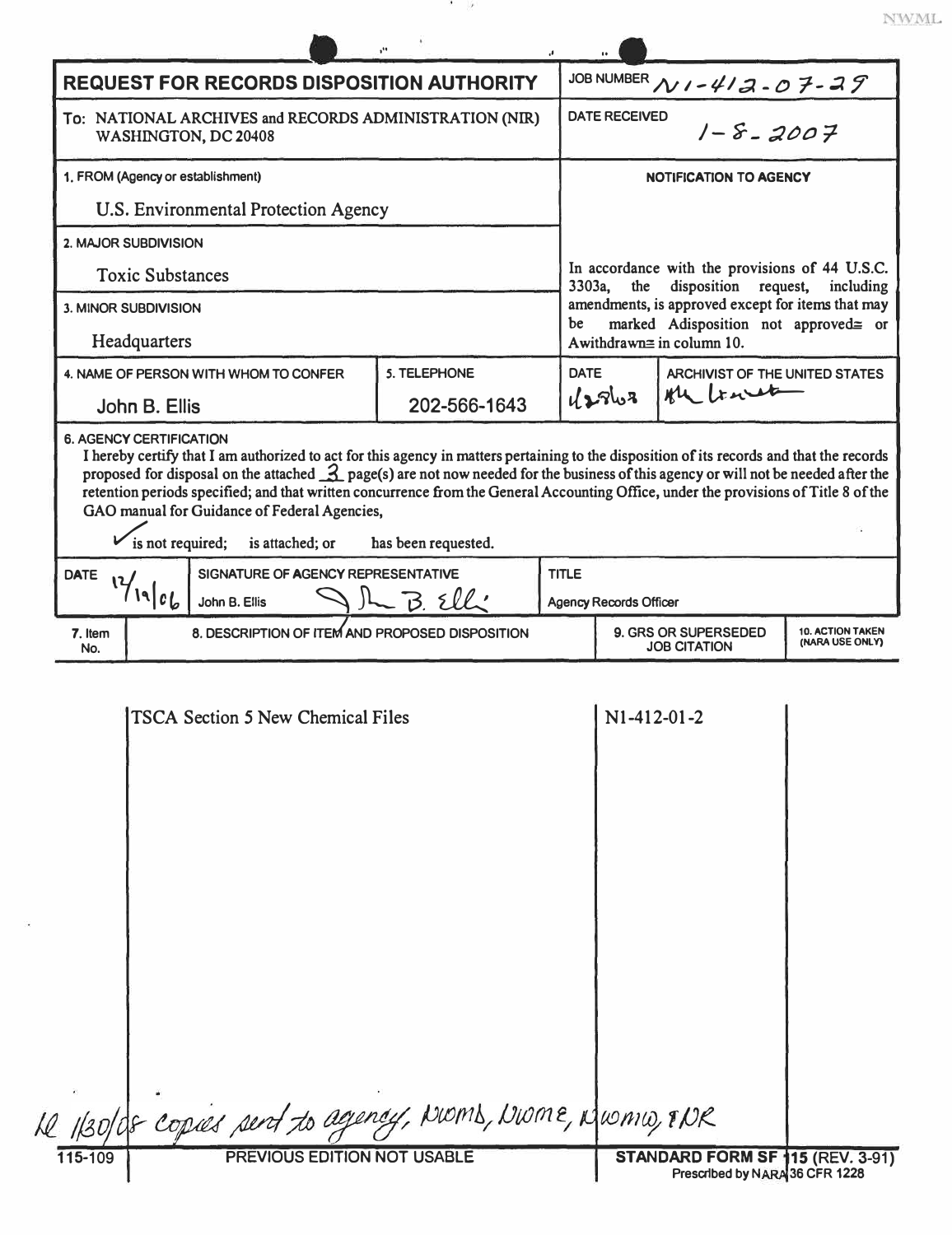**This schedule is in draft.** It **may be used to retire records, but may not be used to destroy records.** If **you have any questions, please contact the Records Help Desk.** 

# *EPA Records Schedule 261*

**Status:** Draft, 01/31/2008

**Title:** TSCA Section 5 New Chemical Files

**Program:** Toxic Substances

**Applicability:** Headquarters

**Function:** 108-025-06-02 - Manage Toxic Substances

#### **NARA Disposal Authority:**

This schedule authorizes the disposition of the record copy in any media (media neutral), excluding any records already in electronic form. Records designated for permanent retention must be transferred to the National Archives in accordance with NARA standards at the time of transfer.

•  $N1-412-07-29$ 

#### **Description:**

Records document the screening of risk and the regulation of new chemicals to be manufactured or imported. Records include test data, communications between EPA and the submitter, Focus Reports, SAT reviews, telephone logs, and related documents.

#### **Disposition Instructions:**

**Item a(l):** Record copy- Nonelectronic

- **Permanent**
- Close inactive records upon completion of scheduled review or other Agency decision.
- Transfer to the National Archives 20 years after file closure. If record is microform, destroy paper after quality assurance is completed.

**Item a(2):** Record copy - Electronic

- **Permanent**
- Close inactive records upon completion of scheduled review or other Agency decision.
- Transfer to the National Archives 5 years after file closure, with any related documentation and external finding aids, as specified in 36 CFR 1228 .270 or standards applicable at the time.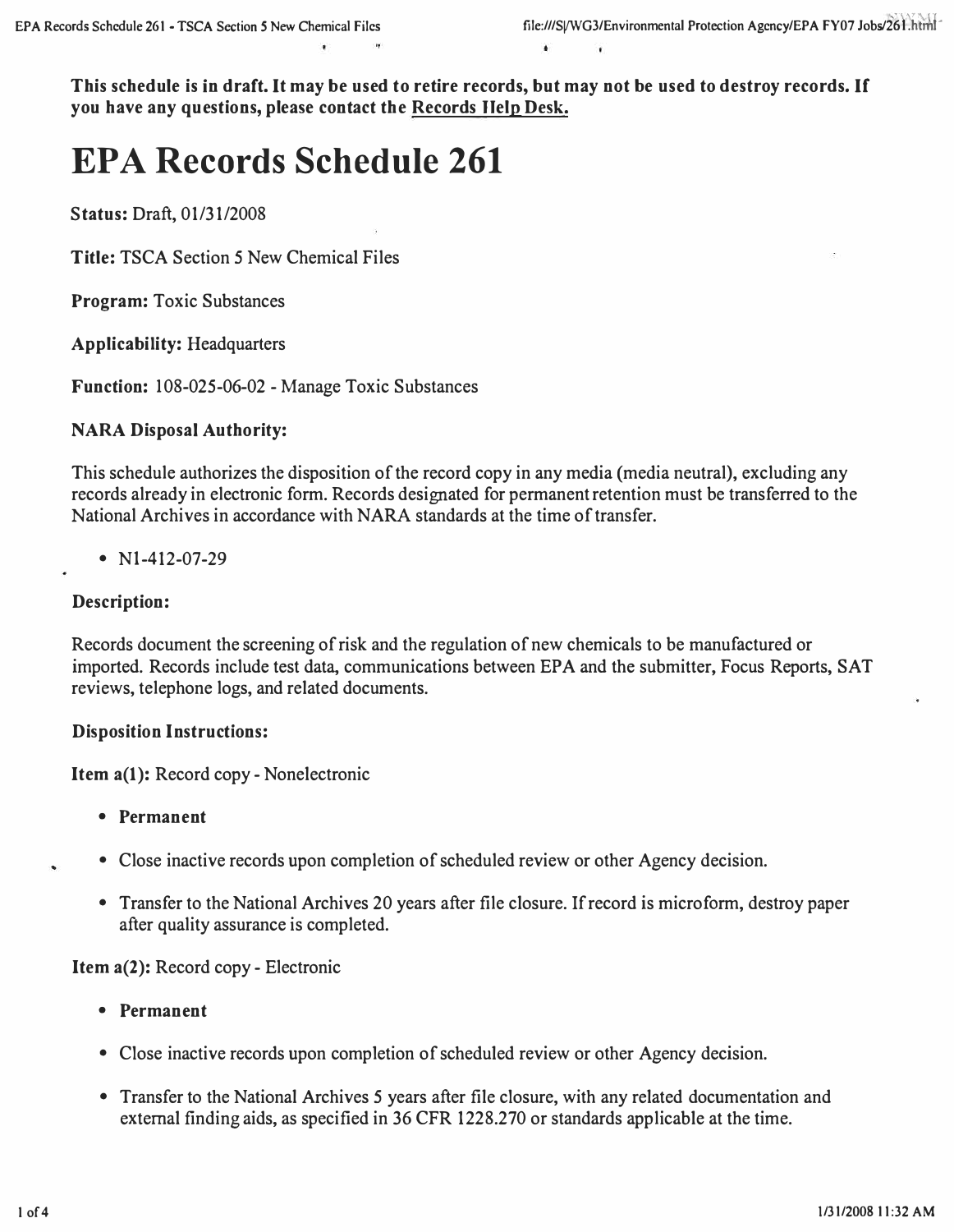**Item a(3):** Electronic copy of records transferred to the National Archives

- *Disposable*
- **Close file upon transfer to the National Archives.**
- **Delete after electronic copy is successfully transferred to the National Archives.**

### *Guidance:*

**All records, regardless of media, claimed as confidential business information (CBD under Section 14 of the Toxic Substances Control Act (TSCA) must be handled in accordance with the TSCA Confidential Business Information Security Manual. The program office is responsible for maintenance and disposition of sensitive information not included in the NCIC files.** 

**At close out, the files held by the NCIC and the CBIC eligible for transfer to the FRC should be accessioned at the same time. All reference copies can be destroyed when no longer needed to support program operations.** 

**Microform copies are to be produced in accordance with standards in 36 CFR 1230.10 and 1230.20.** 

**Unless otherwise noted, the official records are maintained by CBIC and NCIC.** 

**This schedule covers a major collection ofrecords that support program decisions regarding the screening and regulation of new chemicals. Due to the nature of the Section** *5* **process, the decision documents vary. Based on routine processing, file closure could occur up to 60 days following each document's mandated review period or other Agency decision.** 

**The review periods are as follows: PMN - 90 days, NOC - Date of receipt, \*Bonafide - 30 days, \*TMEA - 45 days, "LVE - 30 days, \*Polymers - 21 days, \*SNUN - 90 days, "LoREX - 30 days. \*Time frames are also applicable to the modification of documents where appropriate.** 

Agency Regulatory decisions include: Revocation of 5(e) order, Focus Drop, CRSS Drop, Found on **Inventory, Invalid, Disposition Drop, Division Director's Drop, 5(e) Consent Order, 5(e) Adversarial Order, Incomplete, Excluded from Reporting, 5(f) Order/Rule, Exemption Grants, Exemption Conditionally Granted, Denial.** 

**The NCIC maintains two types of Section** *5* **files: ( 1) Sanitized versions of submissions which include, but is not limited to, the PMN, TME, Y and L, I and LV Modification. The Federal Register notice is also included in the file; (2) 5(e) documents that are negotiations between EPA and a company delineating certain restrictions associated with the production or importation of a chemical.** 

**The CBIC maintains three types of files: (1) the official file, (2) the EPA user copy, and (3) the reference copy. The files are arranged by major types of submission that include, but are not limited to: Premanufacture Notice (PMN), Incomplete Premanufacture Notice (PMND, Low Volume Exemptions (LV), Low Release and Low Exposure Exemption (LoREX), Test Market Exemption Application (TMEA), Bonafide (B), Polymer Exemption (Y), Significant New Use Notice (SNUN), Significant New Alternative Policy (SNAP), Notice of Commencement (NOC), and Significant New Use Rule (SNUR). All subsequent documentation (support documents) relating to an individual Section** *5* **submission, namely correspondence between EPA and the submitter (company) and all EPA generated communications/reports**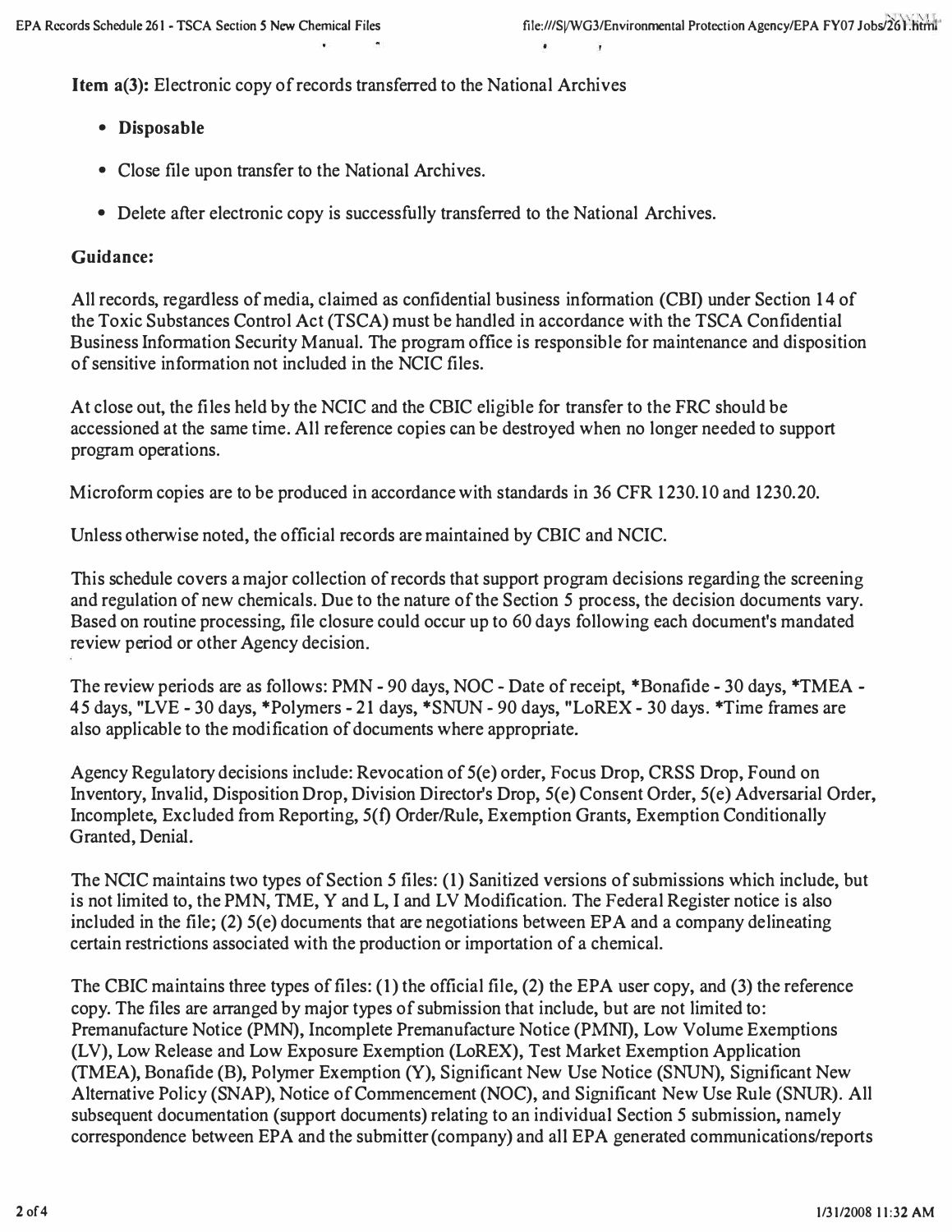**are filed with the primary submission. However, some support documents such as NOC's, may be organized by type and filed by Document Control Number and fiscal year.** 

**The Section** *5* **dockets maintained in NCIC are established upon publication of a proposed rule or notice of public comment in the Federal Register. This collection of dockets contains documentation on a variety of issues and decisions. Some of the major collections are for Significant New Use Rule (SNUR) and Amendment to the PMN Rule. These records should be according to EPA 149 for regulations, standards, and guidelines, and EPA 150 for dockets.** 

**Specific legal citations include:** 

- **Toxic Substances Control Act, as amended, 15 U.S.C. 2603, Sec.** *5*
- **40 CFR Part 720**

### *Reasons for Disposition:*

**The disposition instructions have been rewritten as media neutral to allow for maintaining the record copy**  in EPA's electronic recordkeeping system. Item b for microformed paper copy was deleted and **incorporated into item a. The retention of the record copy is unchanged.** 

**The following changes were made in the 01/31/2008 version:** 

- **Divided item a into three subitems, a(l)-(3).**
- **Revised the titles of the disposition items a(l)-(3).**
- **Revised the disposition instruction for item a(3).**

**Item c for electronic copies created with word processing and electronic mail applications deleted 08/18/2006 pursuant to NARA Bulletin 2006-04.** 

#### *Custodians:*

**Office of Prevention, Pesticides, and Toxic Substances, Office of Pollution Prevention and Toxics, Chemical Control Division** 

- *Contact:* **Mary Begley and Roy Seidenstein**
- *Telephone:*

#### *Related Schedules:*

**EPA 149, EPA 150** 

#### *Previous NARA Disposal Authority:*

**Nl-412-90-1, Nl-412-01-2** 

*Entry:* **12/20/1993** 

*EPA Approval:* **12/19/2006** 

*NARA Approval:* **Pending**